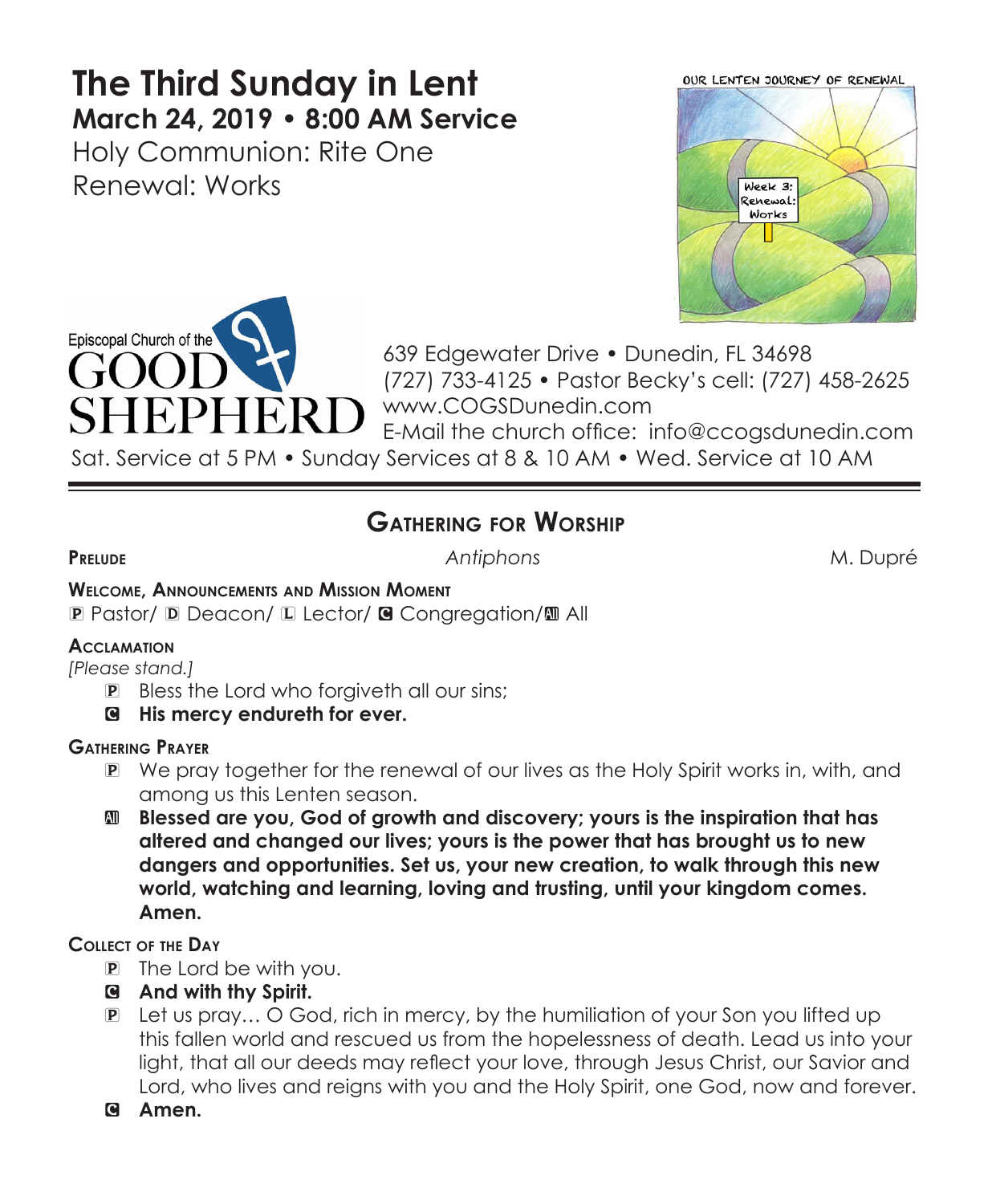## **Word of God**

**The Readings:** Isaiah 61:1–4 • Psalm 72:1–8 • Romans 12:9–18 • Matthew 11:1–6 *[Please be seated.]*

#### The First Reading

L *The First Reading is taken from Isaiah, chapter 61…*

 The Lord God's spirit is upon me, because the Lord has anointed me. He has sent me to bring good news to the poor, to bind up the brokenhearted, to proclaim release for captives, and liberation for prisoners, to proclaim the year of the Lord's favor and a day of vindication for our God, to comfort all who mourn, to provide for Zion's mourners, to give them a crown in place of ashes, oil of joy in place of mourning, a mantle of praise in place of discouragement. They will be called Oaks of Righteousness, planted by the Lord to glorify himself. They will rebuild the ancient ruins; they will restore formerly deserted places; they will renew ruined cities, places deserted in generations past.

- L The Word of the Lord.
- C **Thanks be to God.**

The Psalm: [*read responsively*]

- L *We will read responsively from Psalm 72…*
- L Give the King your justice, O God, and your righteousness to the King's son;
- C **That he may rule your people righteously and the poor with justice.**
- L That the mountains may bring prosperity to the people, and the little hills bring righteousness.
- C **He shall defend the needy among the people; he shall rescue the poor and crush the oppressor.**
- L He shall live as long as the sun and moon endure, from one generation to another.
- C **He shall come down like rain upon the mown field, like showers that water the earth.**
- L In his time shall the righteous flourish; there shall be abundance of peace till the moon shall be no more.
- C **He shall rule from sea to sea, and from the River to the ends of the earth.**

The Second Reading:

L *The Second Reading is taken from Romans, chapter 12…*

 Love should be shown without pretending. Hate evil, and hold on to what is good. Love each other like the members of your family. Be the best at showing honor to each other. Don't hesitate to be enthusiastic—be on fire in the Spirit as you serve the Lord! Be happy in your hope, stand your ground when you're in trouble, and devote yourselves to prayer. Contribute to the needs of God's people, and welcome strangers into your home. Bless people who harass you—bless and don't curse them. Be happy with those who are happy, and cry with those who are crying. Consider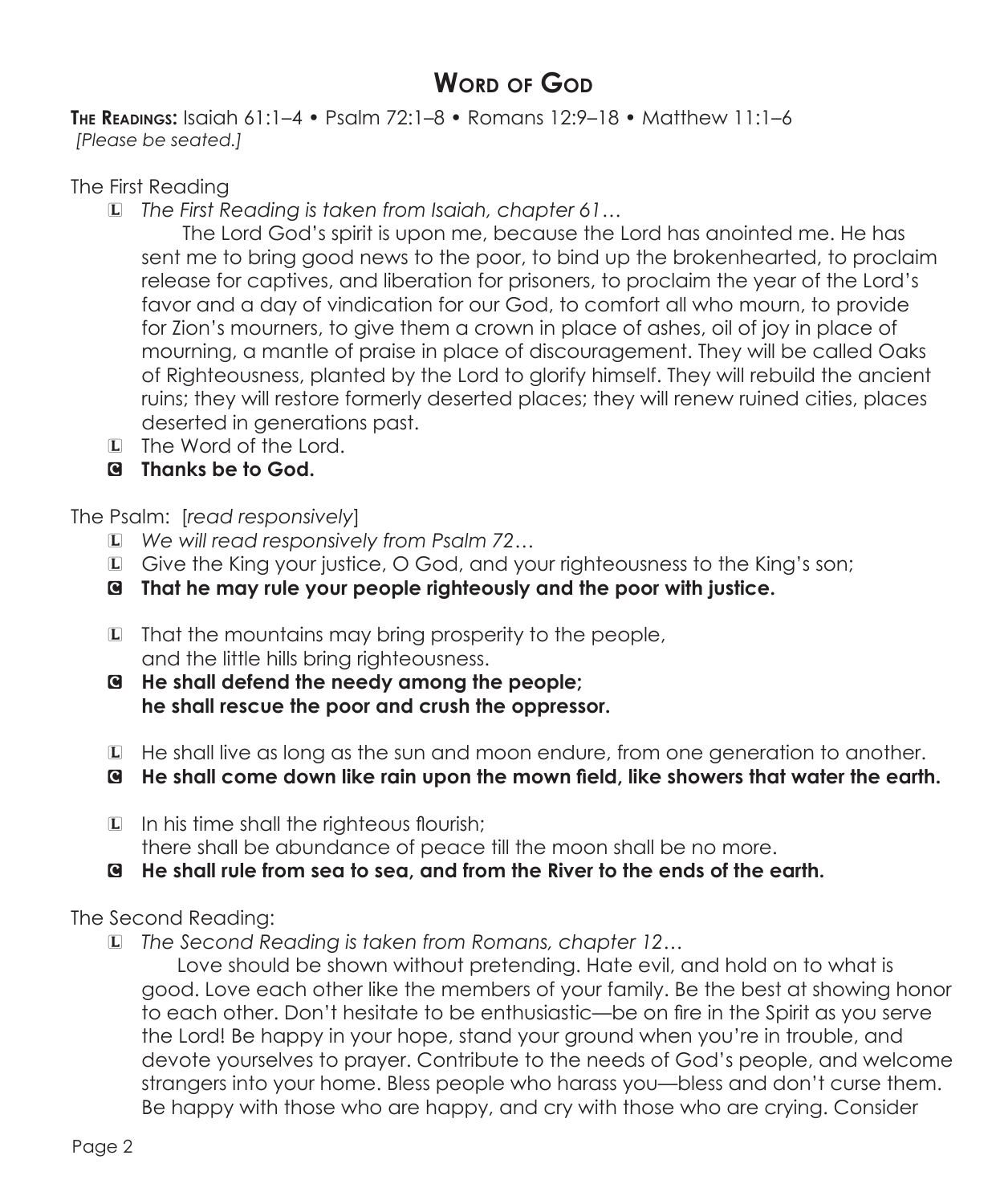everyone as equal, and don't think that you're better than anyone else. Instead, associate with people who have no status. Don't think that you're so smart. Don't pay back anyone for their evil actions with evil actions, but show respect for what everyone else believes is good.

If possible, to the best of your ability, live at peace with all people.

- L The Word of the Lord.
- C **Thanks be to God.**

The Gospel:

*[Please stand.]*

- D The Holy Gospel of our Lord Jesus Christ according to Matthew.
- C **Glory be to thee, O Lord.**
- D When Jesus finished teaching his twelve disciples, he went on from there to teach and preach in their cities.

Now when John heard in prison about the things the Christ was doing, he sent word by his disciples to Jesus, asking, "Are you the one who is to come, or should we look for another?"

Jesus responded, "Go, report to John what you hear and see. Those who were blind are able to see. Those who were crippled are walking. People with skin diseases are cleansed. Those who were deaf now hear. Those who were dead are raised up. The poor have good news proclaimed to them. Happy are those who don't stumble and fall because of me."

- D The Gospel of the Lord.
- C **Praise be to thee, O Christ.**

**SERMON Becky Robbins-Penniman** 

*[Please be seated.]*

#### **Nicene Creed**

*[Please stand.]*

C **We believe in one God, the Father, the Almighty, maker of heaven and earth, of all that is, seen and unseen.** 

 **We believe in one Lord, Jesus Christ, the only Son of God, eternally begotten of the Father, God from God, Light from Light, true God from true God, begotten, not made, of one Being with the Father. Through him all things were made. For us and for our salvation he came down from heaven: by the power of the Holy Spirit he became incarnate from the Virgin Mary, and was made man. For our sake he was crucified under Pontius Pilate; he suffered death and was buried. On the third day he rose again in accordance with the Scriptures; he ascended into heaven and is seated at the right hand of the Father. He will come again in glory to judge the living and the dead, and his kingdom will have no end.**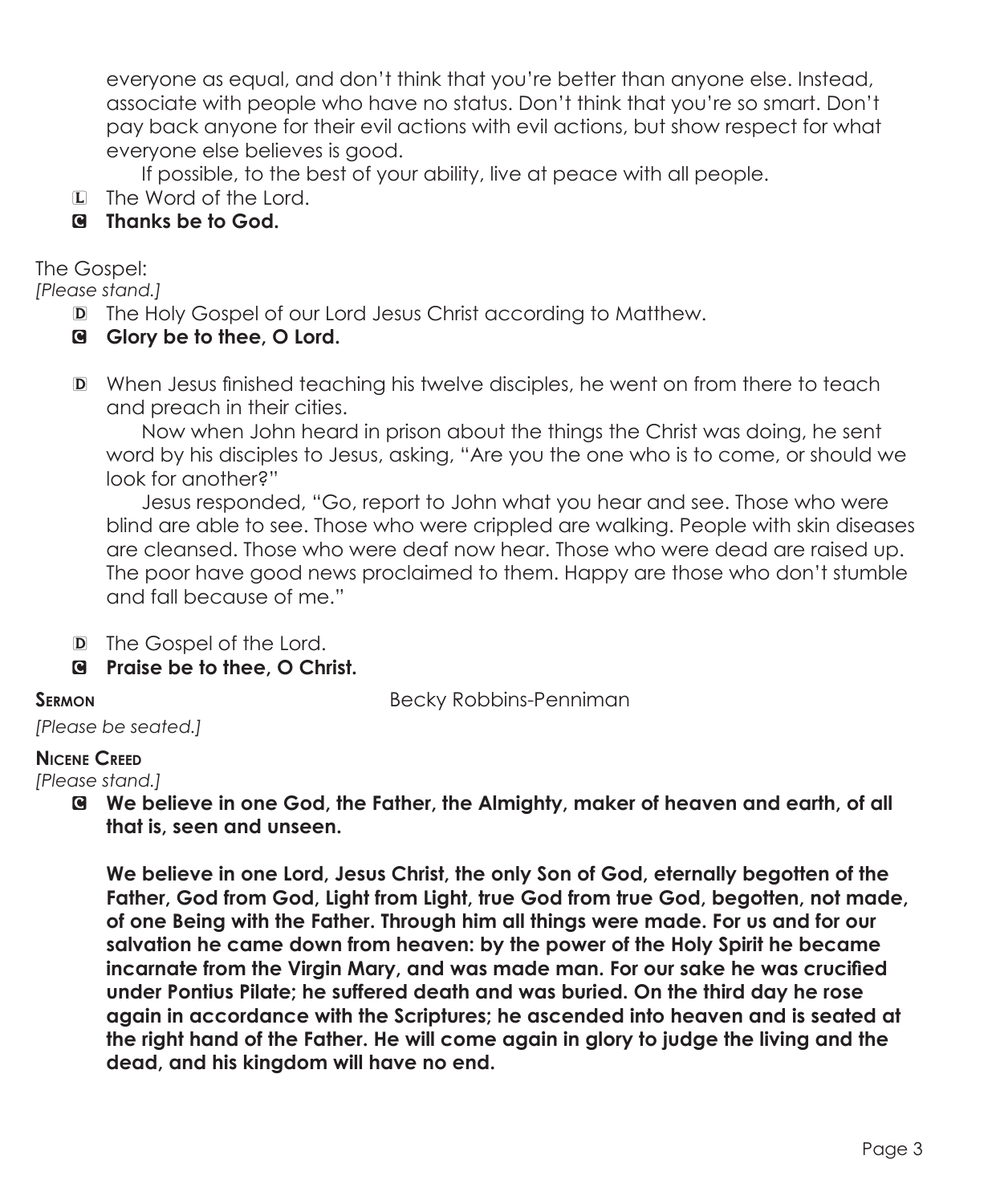**We believe in the Holy Spirit, the Lord, the giver of life, who proceeds from the Father and the Son. With the Father and the Son he is worshiped and glorified. He has spoken through the Prophets. We believe in one holy catholic and apostolic Church. We acknowledge one baptism for the forgiveness of sins. We look for the resurrection of the dead, and the life of the world to come. Amen.**

#### **Prayers of the People**

*[Please sit, stand, or kneel, as you prefer.]*

- D Let us pray for the whole state of Christ's Church and the world.
- L Almighty and everliving God, who in thy holy Word hast taught us to make prayers, and supplications, and to give thanks for all humanity: Receive these our prayers which we offer unto thy divine Majesty, beseeching thee to inspire continually the Universal Church with the spirit of truth, unity, and concord; and grant that all those who do confess thy holy Name may agree in the truth of thy holy Word, and live in unity and godly love. God of mercy and renewal,

#### C **we pray to you.**

L Give grace, O heavenly Father, to all bishops, especially to Michael, our Presiding Bishop; Dabney, our Bishop; Barry and Michael, our Assisting Bishops; Becky, our Rector; Cindy, our Deacon; Ann, our Priest Associate; to our companion diocese of the Dominican Republic; to the work of the Episcopal Charities Fund in Southwest Florida; to the Clearwater Deanery Collaboration Partners; and to all priests, deacons, and the laity in their ministry; that they may, both by their life and doctrine, set forth thy true and lively Word, and rightly and duly administer thy holy Sacraments. God of mercy and renewal,

#### C **we pray to you.**

L And to all thy people give thy heavenly grace, and especially to this congregation here present; that, with meek heart and due reverence, they may hear and receive thy holy Word, truly serving thee in holiness and righteousness all the days of their life. God of mercy and renewal,

#### C **we pray to you.**

L We beseech thee also so to rule the hearts of those who bear the authority of government in this and every land, especially President Trump, that they may be led to wise decisions and right actions for the welfare and peace of the world. We pray that all God's children, especially those in the Middle East, might live in the hope of the world peace for which we are created. God of mercy and renewal,

#### C **we pray to you.**

L And we most humbly beseech thee, of thy goodness, O Lord, to comfort and succor [*Add handwritten names from notebook*] and all those who, in this transitory life, are in trouble, sorrow, need, sickness, or any other adversity, especially those listed in the weekly news who have asked for our prayers. I now invite you to pray for others by name, aloud or in your hearts. [*Time is left for people to speak.*] God of mercy and renewal,

#### C **we pray to you.**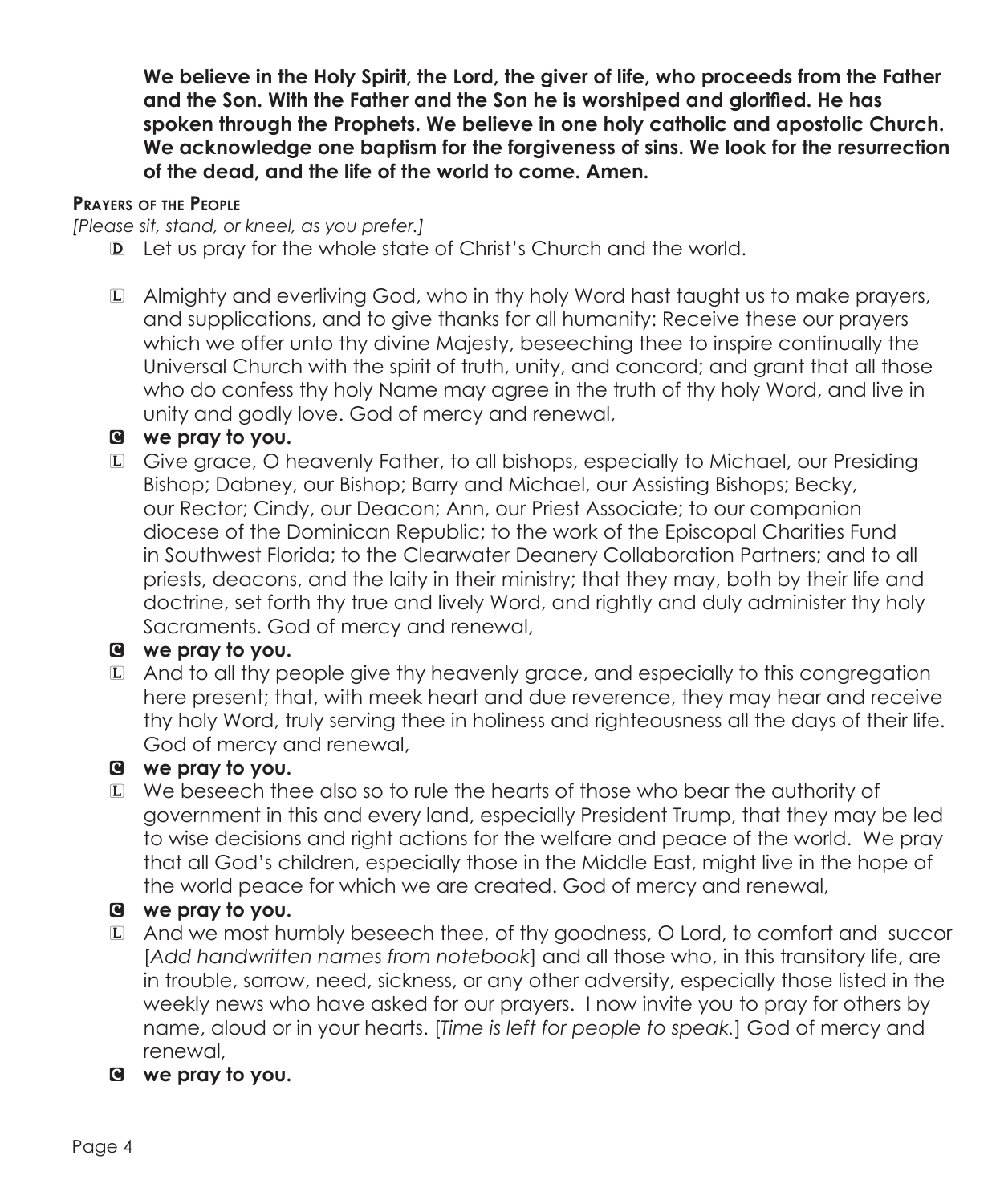L Open, O Lord, the eyes of all people to behold thy gracious hand in all thy works, that, rejoicing in thy whole creation, they may honor thee with their substance, and be faithful stewards of thy bounty. We give thanks for all the blessings of this life [*especially… read from notebook*]. God of mercy and renewal,

#### C **we pray to you.**

L And we also bless thy holy Name for all thy servants departed this life in thy faith and fear [*especially… add names from notebook*]. We beseech thee to grant them continual growth in thy love and service; and to grant us grace so to follow the good examples of all thy saints, that with them we may be partakers of thy heavenly kingdom. God of mercy and renewal,

#### C **we pray to you.**

- L Grant these our prayers, O Father, for Jesus Christ's sake, our only Mediator and Advocate.
- C **Amen.**

### **Confession & Absolution**

*[Please stand or kneel.]*

- D Let us humbly confess our sins unto Almighty God. [*Silence is kept.*] Most merciful God,…
- $\textbf{w}$  we confess that we have sinned against thee in thought, word, and deed, by what **we have done, and by what we have left undone. We have not loved thee with our whole heart; we have not loved our neighbors as ourselves. We are truly sorry and we humbly repent. For the sake of thy Son Jesus Christ, have mercy on us and forgive us; that we may delight in thy will, and walk in thy ways, to the glory of thy Name. Amen.**
- P Almighty God, our heavenly Father, who of his great mercy hath promised forgiveness of sins to all those who with hearty repentance and true faith turn unto him, have mercy upon you, pardon and deliver you from all your sins, confirm and strengthen you in all goodness, and bring you to everlasting life; through Jesus Christ our Lord.
- C **Amen.**

#### **Prayers and Blessings**

*[Please be seated.]*

#### **The Peace**

*[Please stand.]*

- P The peace of the Lord be always with you.
- C **And with thy spirit.**

## **The Holy Communion**

#### **Offertory Music**

#### **Offertory Sentence**

D Walk in love, as Christ loved us and gave himself for us, an offering and sacrifice to God. Bring your tithes, gifts and offering with gladness.

*[Please be seated.]*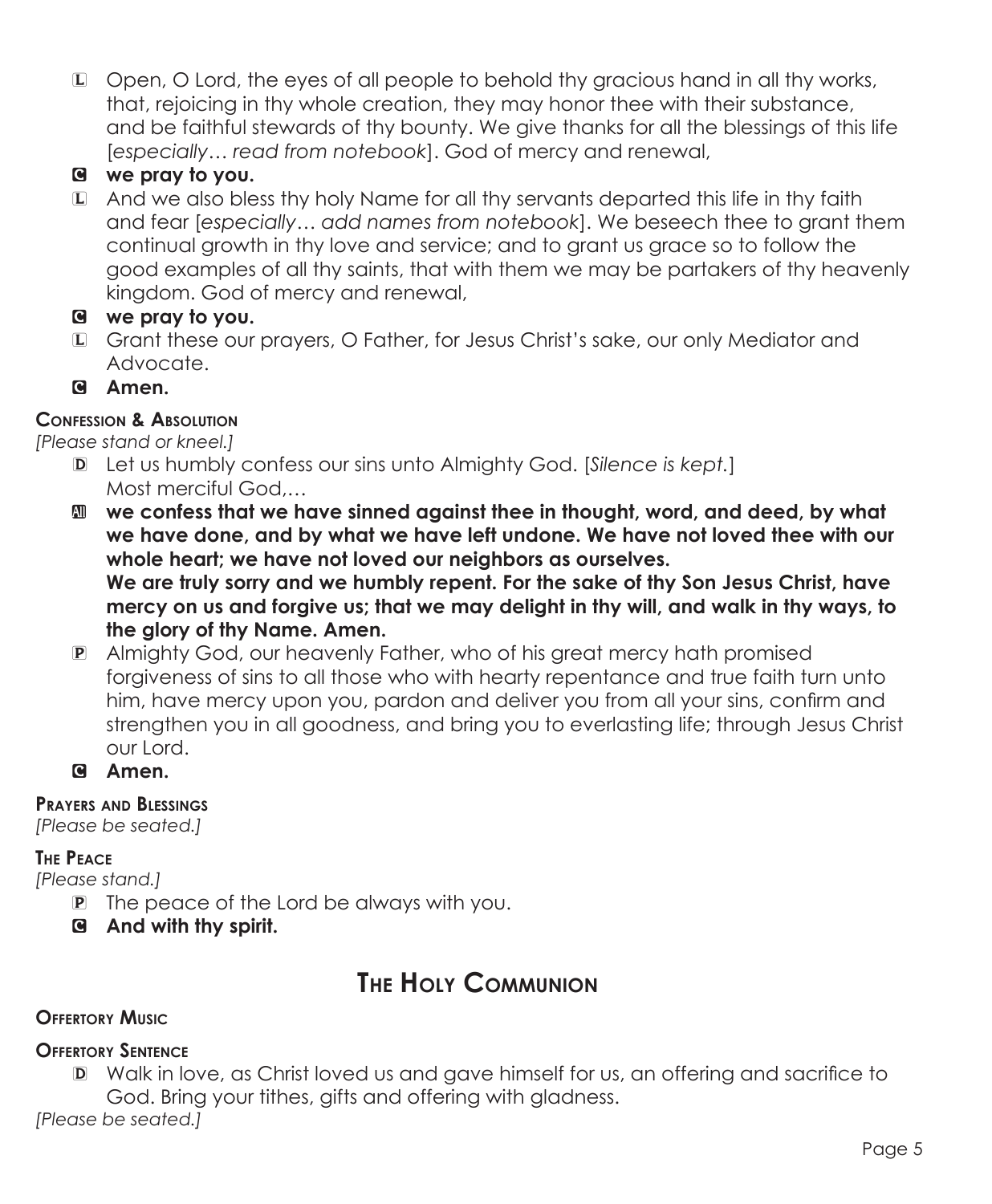#### **Presentation of the Offerings**

*[Please stand when the deacon receives the offering.]*

- D As we receive these gifts, we acknowledge:
- C **All things come from thee, O Lord, and of thine own have we given thee.**

**The Great Thanksgiving:** Eucharistic Prayer I

- P The Lord be with you.
- C **And with thy spirit.**
- P Lift up your hearts.
- C **We lift them up unto the Lord.**
- P Let us give thanks unto our Lord God.
- C **It is meet and right so to do.**
- P It is very meet, right, and our bounden duty, that we should at all times, and in all places, give thanks unto thee, O Lord, Holy Father, almighty, everlasting God. Who dost bid thy faithful people cleanse their hearts, and prepare with joy for the Paschal feast; that, fervent in prayer and in works of mercy, and renewed by thy Word and Sacraments, they may come to the fullness of grace which thou hast prepared for those who love thee. Therefore with Angels and Archangels, and with all the company of heaven, we laud and magnify thy glorious Name; evermore praising thee, and saying,
- C **Holy, holy, holy, Lord God of Hosts: Heaven and earth are full of thy glory. Glory be to thee, O Lord Most High. Blessed is he that cometh in the name of the Lord. Hosanna in the highest.**

*[Please kneel or stand, as you choose.]*

P All glory be to thee, Almighty God, our heavenly Father, for that thou, of thy tender mercy, didst give thine only Son Jesus Christ to suffer death upon the cross for our redemption; who made there, by his one oblation of himself once offered, a full, perfect, and sufficient sacrifice, oblation, and satisfaction, for the sins of the whole world; and did institute, and in his holy Gospel command us to continue, a perpetual memory of that his precious death and sacrifice, until his coming again.

 For in the night in which he was betrayed, he took bread; and when he had given thanks, he brake it, and gave it to his disciples, saying, "Take, eat, this is my Body, which is given for you. Do this in remembrance of me."

 Likewise, after supper, he took the cup; and when he had given thanks, he gave it to them, saying, "Drink ye all of this; for this is my Blood of the New Testament, which is shed for you, and for many, for the remission of sins. Do this, as oft as ye shall drink it, in remembrance of me."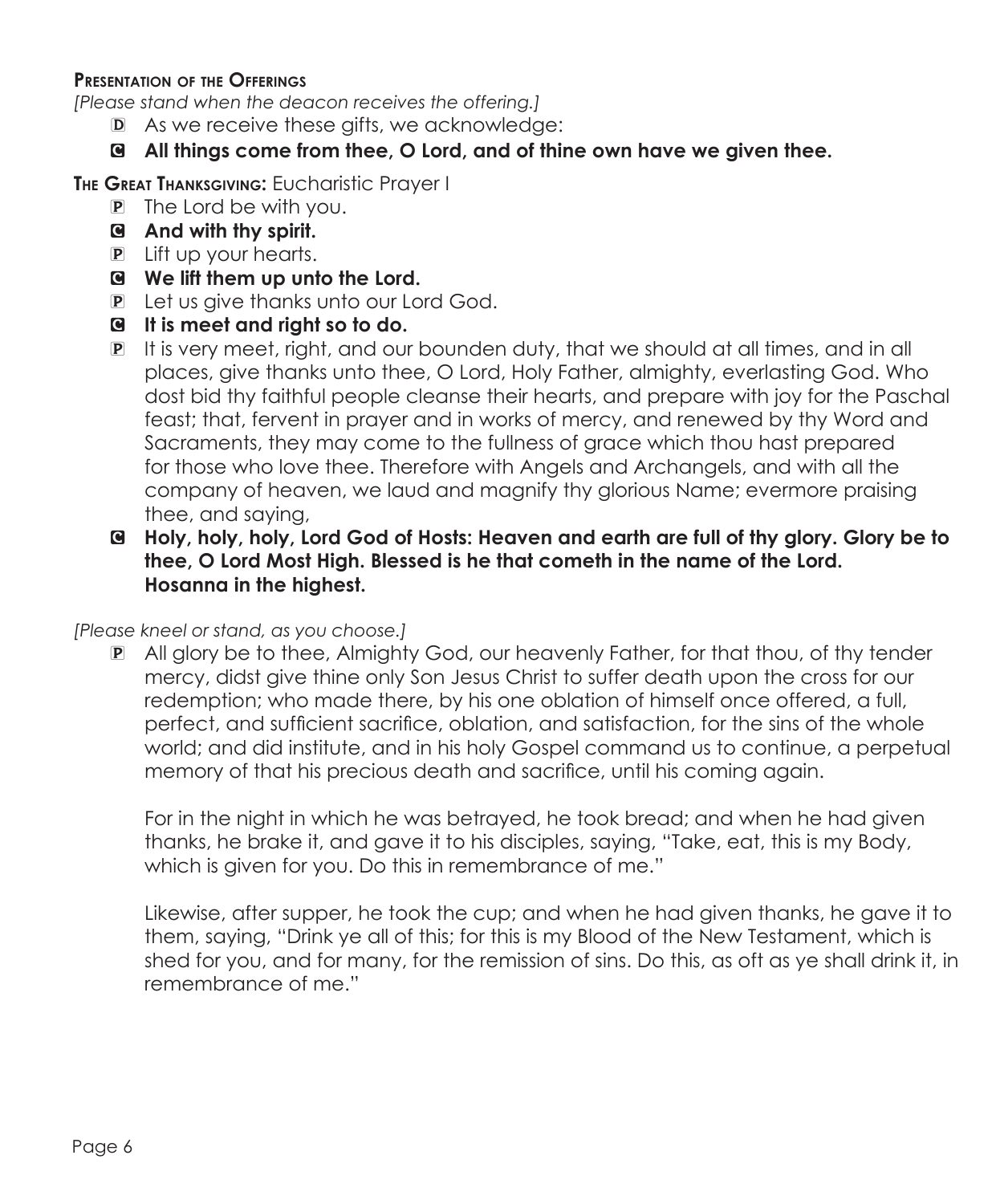P Wherefore, O Lord and heavenly Father, according to the institution of thy dearly beloved Son our Savior Jesus Christ, we, thy humble servants, do celebrate and make here before thy divine majesty, with these thy holy gifts, which we now offer unto thee, the memorial thy Son hath commanded us to make; having in remembrance his blessed passion and precious death, his mighty resurrection and glorious ascension; rendering unto thee most hearty thanks for the innumerable benefits procured unto us by the same.

 And we most humbly beseech thee, O merciful Father, to hear us; and, of thy almighty goodness, vouchsafe to bless and sanctify, with thy Word and Holy Spirit, these thy gifts and creatures of bread and wine; that we, receiving them according to thy Son our Savior Jesus Christ's holy institution, in remembrance of his death and passion, may be partakers of his most blessed Body and Blood.

C **And we earnestly desire thy fatherly goodness mercifully to accept this our sacrifice of praise and thanksgiving; most humbly beseeching thee to grant that, by the merits and death of thy Son Jesus Christ, and through faith in his blood, we, and all thy whole Church, may obtain remission of our sins, and all other benefits of his passion.**

 **And here we offer and present unto thee, O Lord, our selves, our souls and bodies, to be a reasonable, holy, and living sacrifice unto thee; humbly beseeching thee that we, and all others who shall be partakers of this Holy Communion, may worthily receive the most precious Body and Blood of thy Son Jesus Christ, be filled with thy grace and heavenly benediction, and made one body with him, that he may dwell in us, and we in him.** 

- P And although we are unworthy, through our manifold sins, to offer unto thee any sacrifice, yet we beseech thee to accept this our bounden duty and service, not weighing our merits, but pardoning our offenses, through Jesus Christ our Lord;
- P By whom, and with whom, and in whom, in the unity of the Holy Ghost all honor and glory be unto thee, O Father Almighty, world without end.
- C **AMEN.**

#### **The Lord's Prayer**

- P And now, as our Savior Christ hath taught us, we are bold to say,
- C **Our Father, who art in heaven, hallowed be thy Name, thy kingdom come, thy will be done, on earth as it is in heaven. Give us this day our daily bread. And forgive us our trespasses, as we forgive those who trespass against us. And lead us not into temptation, but deliver us from evil. For thine is the kingdom, and the power, and the glory, for ever and ever. Amen.**

**Breaking of the Bread**

- **P** Christ our Passover is sacrificed for us;
- C **Therefore let us keep the feast.**